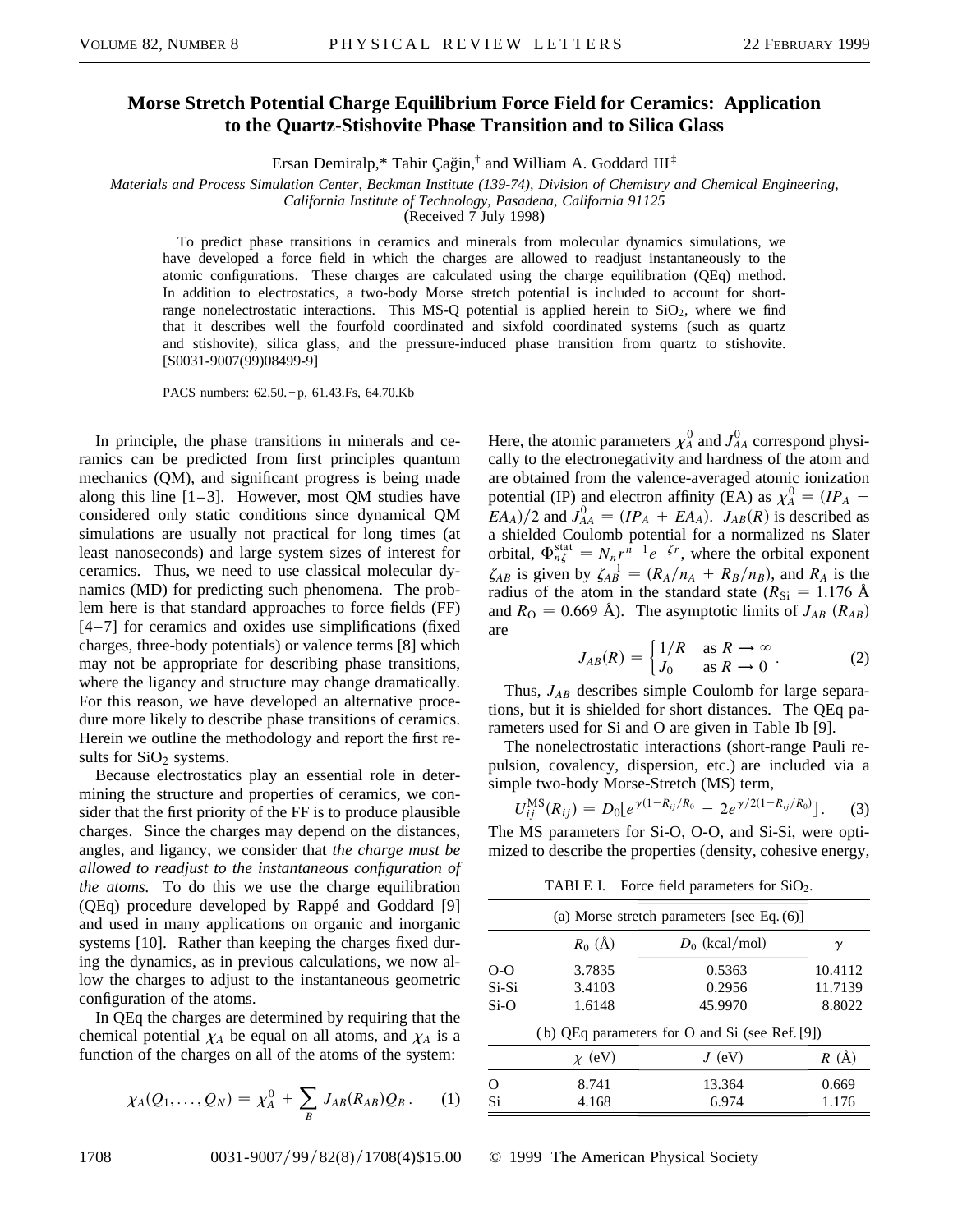elastic moduli, etc.) of  $\alpha$  quartz and stishovite as representative fourfold and sixfold coordinated polymorphs. We refer to this as the MS-Q FF (MS plus charge). Table Ia gives the optimum parameters for  $D_0$  (bond strength),  $R_0$  (bond length), and  $\gamma$  (dimensionless force constant).

MS-Q describes well all fourfold and fivefold coordinated polymorphs of silica. Table S-I of the supplementary material compares the experimental structures with the results of Parrinello-Rahman-Nosè isothermalisotension (NPT) [11–13] MD simulations at experimental temperatures for various silica polymorphs. The calculated charges for the various polymorphs are given in Table II, where we see that changes in the charges are significant. Coulomb interactions were evaluated using Ewald summation with real space cutoffs  $5-8$  Å and reciprocal space cutoffs  $0.8-0.5$  ( $1/\text{\AA}$ ). Morse interactions were truncated at  $R = 9.0$  Å. The integration time step in all MD simulations was 1 fs.

With the MS-Q FF, the charges depend on the instantaneous geometry of the structure [we update the charges every 25 to 100 steps (0.025 to 0.1 ps)]. Thus, the charges readjust to the changes in atomic configuration. In addition, the charges depend intrinsically on the pressure and temperature, making MS-Q suitable for studying the phase transitions between the silica forms [quartz and coesite (both fourfold coordinated Si) have been observed to transform to stishovite at  $\sim$ 15 GPa in shock experiments [14,15] ].

We consider pressure-induced phase transitions, in particular the dependence of transition pressure on temperature and pressure loading rate. In our simulations we used 576- to 640-atom 3D periodic models to describe  $\alpha$  quartz, coesite, stishovite, and silica glass (perturbation of which will be detailed below).

In a continuous NPT MD simulation, we increased the pressure on the system by 1 GPa every ps. (We find similar behavior for loading rates of  $0.25$  and  $0.05$  GPa/ps;

TABLE II. Average QEq charges for the experimental structures of eight silica polymorphs and glass structures.

|                       | No. of Molecules | Si    | 0        |
|-----------------------|------------------|-------|----------|
| $\alpha$ quartz       | 3                | 1.318 | $-0.659$ |
| quartz<br>β           | 3                | 1.293 | $-0.647$ |
| Stishovite            | 2                | 1.397 | $-0.699$ |
| $\beta$ tridymite     | 4                | 1.217 | $-0.609$ |
| $\alpha$ cristobalite | 4                | 1.281 | $-0.640$ |
| $\beta$ cristobalite  | 8                | 1.216 | $-0.608$ |
| Keatite               | 12               | 1.290 | $-0.645$ |
| Coesite               | 16               | 1.339 | $-0.670$ |
| $Glass^a$             | 216              | 1.318 | $-0.659$ |
| $Glass^a$             | 200              | 1.328 | $-0.664$ |

<sup>*a*</sup>Starting from  $\beta$ -cristobalite structure (cooling rate 100 K/4 ps). <sup>*b*</sup>Starting from  $\beta$ -cristobalite structure(cooling rate 100 K/8 ps). *c*Starting from random structure (cooling rate 100 K/4 ps).

i.e., the transition pressure has a very weak dependence on the rate, 1 GPa higher for the lowest rate.) Figure  $1(a)$ shows a sharp transition (at 15 to 20 GPa) from  $\alpha$  quartz to stishovite (containing numerous defects), but the transition from glass to stishovite is quite gradual (17 to 100 GPa). Starting with  $\alpha$  quarts, and using a 1 GPa/ps compression rate, we also did simulations at 500 to 1500 K. (Probably, the temperatures in shock experiments range from 1000 to 1500 K. However, we should note that these simulations do not represent simulation of shock experiments.) In Fig.  $1(b)$ , we see that the phase transition changes from 19.5 GPa (300 K) to 16.5 GPa (500 K), 15.5 GPa (1000 K), and 14.5 GPa for 1500 K. Experiments indicate a transition starting at about 14 GPa for 500 K [14], in reasonable agreement with our result of 16.5 GPa at 500 K. We also found that, if the parameters were biased to get better cristobalite structures, the phase transition from  $\alpha$ quartz to stishovite again occurred, but at a higher pressure



FIG. 1. (a) Equilibrium density per  $SiO<sub>2</sub>$  for  $\alpha$  quartz, stishovite, and silica glass as a function of pressure from NPT MD using a fixed pressure loading rate of  $1.0 \text{ GPa} / \text{ps}$ . (b) Equilibrium volume per SiO<sub>2</sub>, starting with  $\alpha$  quartz for various temperatures ranging from 300 to 1500 K.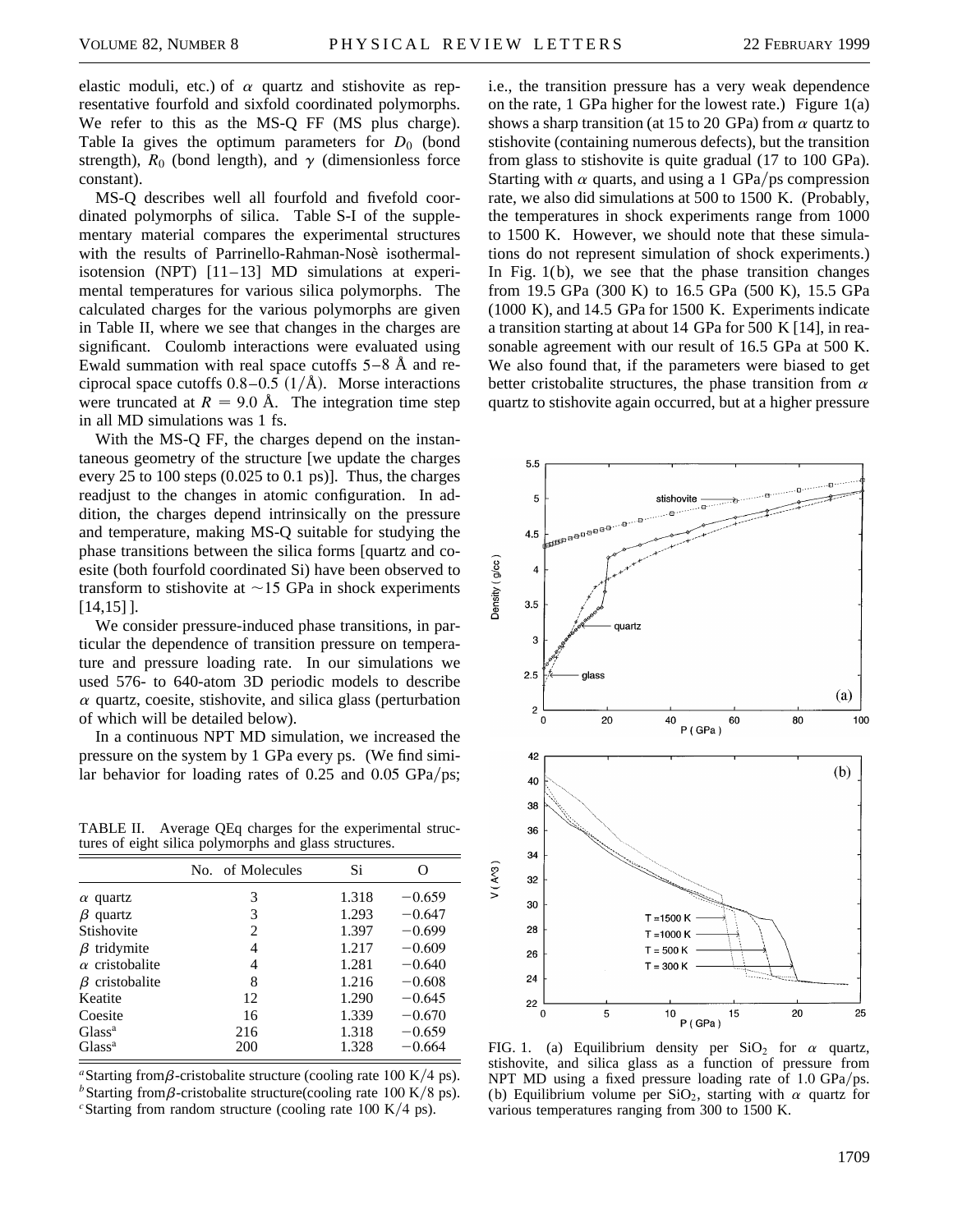of 26 GPa at 300 K. We also performed a simulation on  $\alpha$ quartz using fixed charges; the transition pressure dropped by 1 GPa, however, the final structure has 2% lower density.

To understand the origin of the difference in transformation for  $\alpha$  quartz vs glass, we analyzed the average O-Si-O angle as a function of pressure. Figure 2(a) shows the average bond angles at the Si (over each 1 ps of dynamics) for  $\alpha$  quartz. Here, we find a dramatic change between 15 and 20 GPa, where the average bond angle changes from nearly all tetrahedral  $(109.5°)$  at 15 GPa to mostly octahedral  $(90^{\circ})$  at 20 GPa. This indicates an abrupt reconstructive (nondiffusive) structural phase transformation for the crystal. In contrast for silica glass, Fig. 2(b) shows that the fivefold to sixfold coordinated local structures emerged slowly as the pressure increased from 20 to 120 GPa. Here the O-Si-O angle distribution changes appreciably between 20 and 30 GPa and continues to change significantly at higher pressures. This indicates a displacement phase transformation for the glass. Here the rearrangement requires diffusion. Even at



FIG. 2. The Si-centered angle distribution for a pressure loading of 1 GPa/ps at 300 K. (a) Starting with  $\alpha$ -quartz crystal and ( b) starting with silica glass.

100 GPa, the percentage of sixfold coordinated atoms for silica glass is less than for the structures obtained from quartz. These results are consistent with the interpretation by Stolper and Ahrens [14] of the experiments [15].

We find that the  $\alpha$ -quartz to stishovite transformation is not reversible at our time scales. Thus, relaxing the load from 100 GPa back to zero (at  $-1$  GPa/ps) results in a structure with a density of 3.7  $g/cm<sup>3</sup>$  at zero pressure. This is consistent with experimental observations of shock wave release isentropes [14,15].

To simulate the structural properties of silica glass, we prepared the sample in two ways: (a) We started with the crystalline form of  $\beta$  cristobalite (27 unit cells, leading to a supercell with 648 atoms) and annealed the structure at 4000 K with 40 ps of *NVT* dynamics. We then cooled the system slowly (4 ps per 100 K) using constant volume, constant temperature *(NVT)* dynamics until 1000 K. At 1000 K, we switched to NPT dynamics and continued cooling at the same rate. Finally, we performed 30 ps NPT dynamics at 300 K, leading to a final density of 2.32  $g/cm<sup>3</sup>$ . In a second simulation we cooled the systems more slowly (8 ps per 100 K) and found the final density, 2.33  $g/cm<sup>3</sup>$ . This indicates that slower cooling is unlikely to change the density. However, cooling at  $2 \text{ ps}/100 \text{ K}$  leads to a final density of 2.35  $g/cm$ , indicating that this is too fast. Thus, the 4 ps per 100 K cooling scheme seems adequate for predicting properties of silica glass. The final density 2.32–2.33  $g/cm<sup>3</sup>$  from NPT simulations is 6% higher than experimental silica glass density at 2.20 g/cm<sup>3</sup> (b) A second simulation started with a randomly generated structure in a box of 200 Si and 400 O atoms (at a density of 2.20  $\text{cm}^3$ ). Using a similar quenching scheme (4 ps per 100 K) leads to a final density of 2.33 g/cm<sup>3</sup>.

The most quantitative information about the structure of silica glass is from neutron diffraction. The fundamental quantity to be compared between experimental and theoretical results is the total correlation function for neutron scattering,  $T(r) = 4\pi r \langle \rho(r) \rangle$ , where  $\rho(r)$  is the density function.  $T(r)$  can be written in terms of neutron scattering lengths,  $b_X$ , and the radial distribution function,  $G_{ij}(r)$ ,

$$
T(r) = 4\pi r \rho_0 N_{\text{u.c.}} \bigg\{ \sum_{i,j} f_i f_j b_i b_j G_{ij}(r) \bigg\}, \qquad (4)
$$

where  $N_{\text{u.c.}}$  is the number of atoms per unit of composition,  $f_X$  is the fraction of *X*-type atoms, and  $\rho_0$  is the average density. Using  $G_{ij}(r)$  [16],  $\rho_0$  obtained from the 30-ps-long NPT MD simulations of three glass structures at 300 K and  $b_{\text{O}} = 5.805$  fm,  $b_{\text{Si}} = 4.1491$  fm, we calculated  $T(r)$ . Figure 3 shows that the calculated total correlation functions are in good agreement with a neutron scattering experiment [17] for the first two peaks (up to 3 Å) and reasonably good for the next three peaks (up to 5.5 Å). The simulations do not show the small peaks